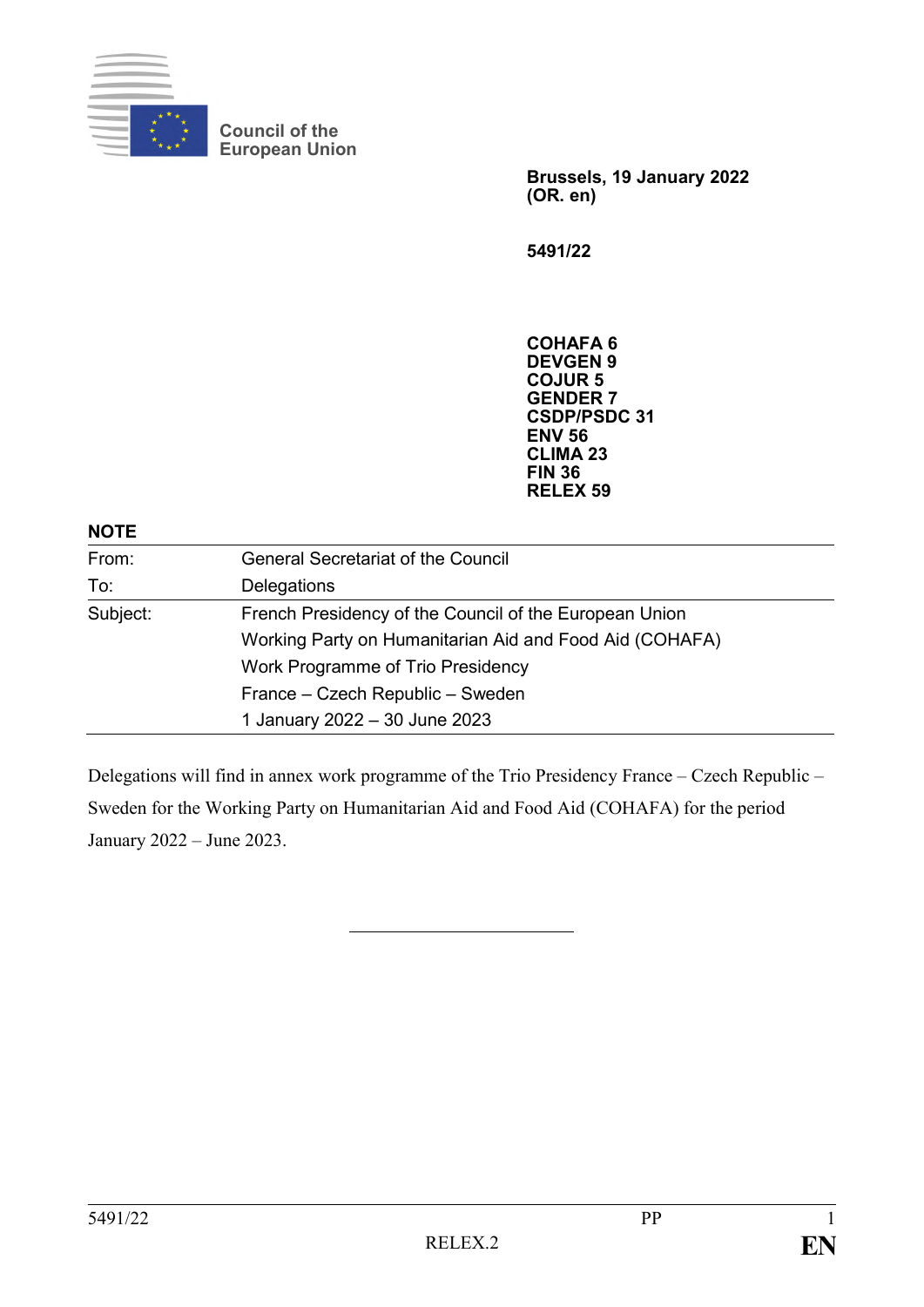#### **FRENCH PRESIDENCY OF THE COUNCIL OF THE EUROPEAN UNION**

#### **WORKING PARTY ON HUMANITARIAN AID AND FOOD AID (COHAFA)**

## **WORK PROGRAMME OF TRIO PRESIDENCY FRANCE – CZECH REPUBLIC – SWEDEN**

1 January 2022 – 30 June 2023

Throughout their Trio Presidency, France, the Czech Republic and Sweden would like their cooperation to contribute to the advancement of humanitarian dialogue within COHAFA.

This Trio Programme presents the topics identified as priorities in the response to humanitarian crises, which will guide the work of our three presidencies.

The current COVID-19 pandemic and its consequences – socio-economic, in particular – as well as the alarming impact of climate change on humanitarian needs and the shrinking humanitarian space will drive discussions in COHAFA sessions in the coming months. We will also support the implementation of the Council Conclusions on the Commission's Communication on the '*EU's humanitarian action: new challenges, same principles*' and will strive to ensure follow up on the Communication and Council Conclusions through a progress report to be drawn up and published on an annual basis. Furthermore, our Trio will focus on the cross-cutting issue of gender in humanitarian action.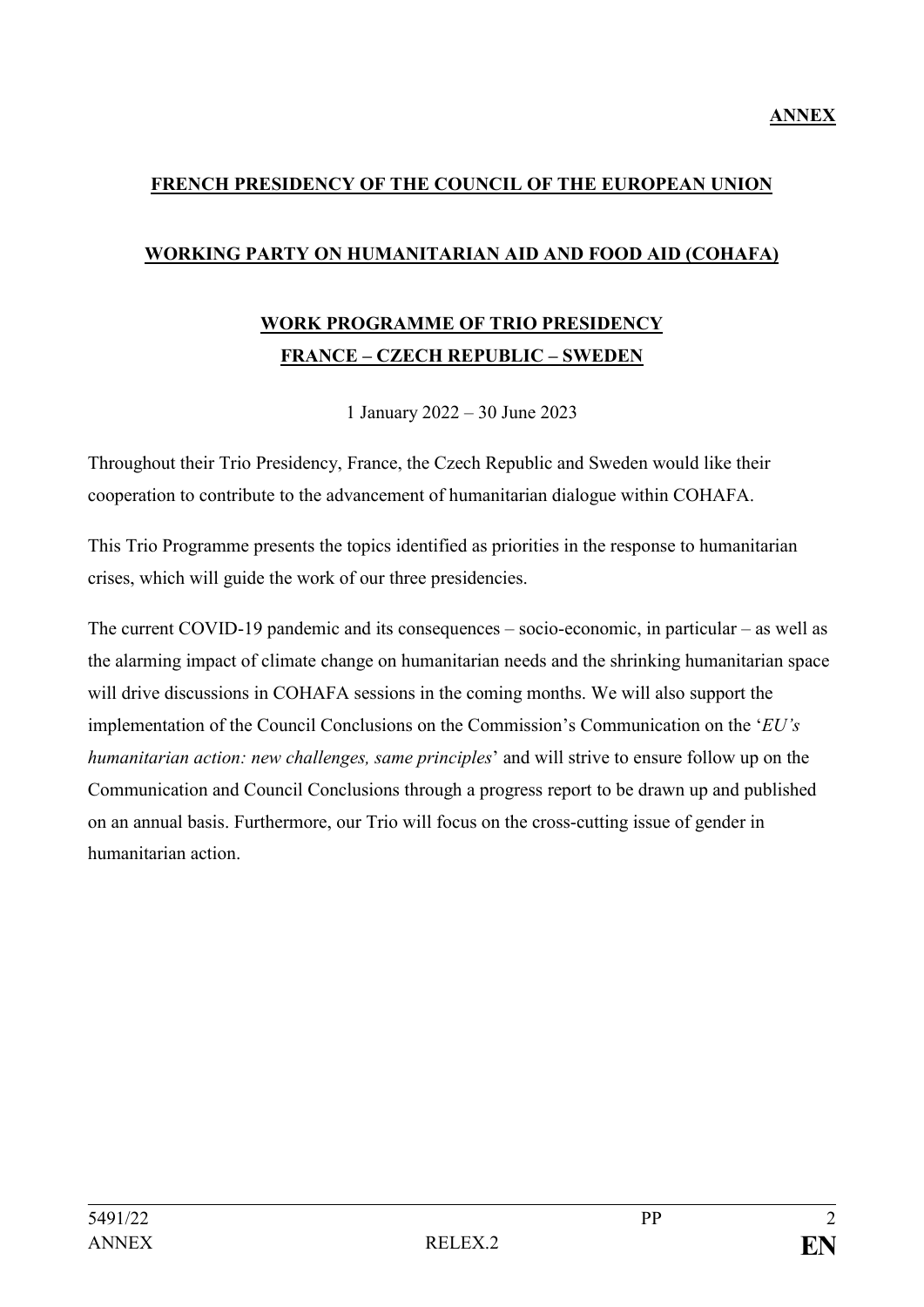#### **I. PROMOTION OF INTERNATIONAL HUMANITARIAN LAW**

Following in the footsteps of the previous Trio, we will ensure that international humanitarian law (IHL) remains at the core of COHAFA's work programme, in conjunction with COJUR and within the respective mandates of these committees. The European Humanitarian Forum, which is to be held in January 2022 and jointly organised by the European Commission and France, should be a landmark of this Trio, especially as regards the promotion and respect of IHL.

The protection of humanitarian workers and the preservation of humanitarian space and access will guide the Trio's programme. We will work towards establishing a European dialogue on access to financial services for humanitarian actors and increasing the EU's policy flexibility in safeguarding humanitarian aid.

### **II. A GENDER-BASED APPROACH**

The Trio would like to further discuss how gender should be included in the elaboration of the response to humanitarian crises and more systematically in DG ECHO and MS funding. We will particularly focus on a rights-based approach to addressing sexual and gender-based violence, promoting sexual reproductive health and rights and ensuring access to sexual and reproductive health services in times of crisis and conflict. As a follow-up to the previous Trio, discussions could also focus on promoting a more inclusive and sensitive humanitarian response for women and girls and empowerment of women in the humanitarian response. A review of the European Humanitarian Consensus in the light of current concerns and challenges could be undertaken.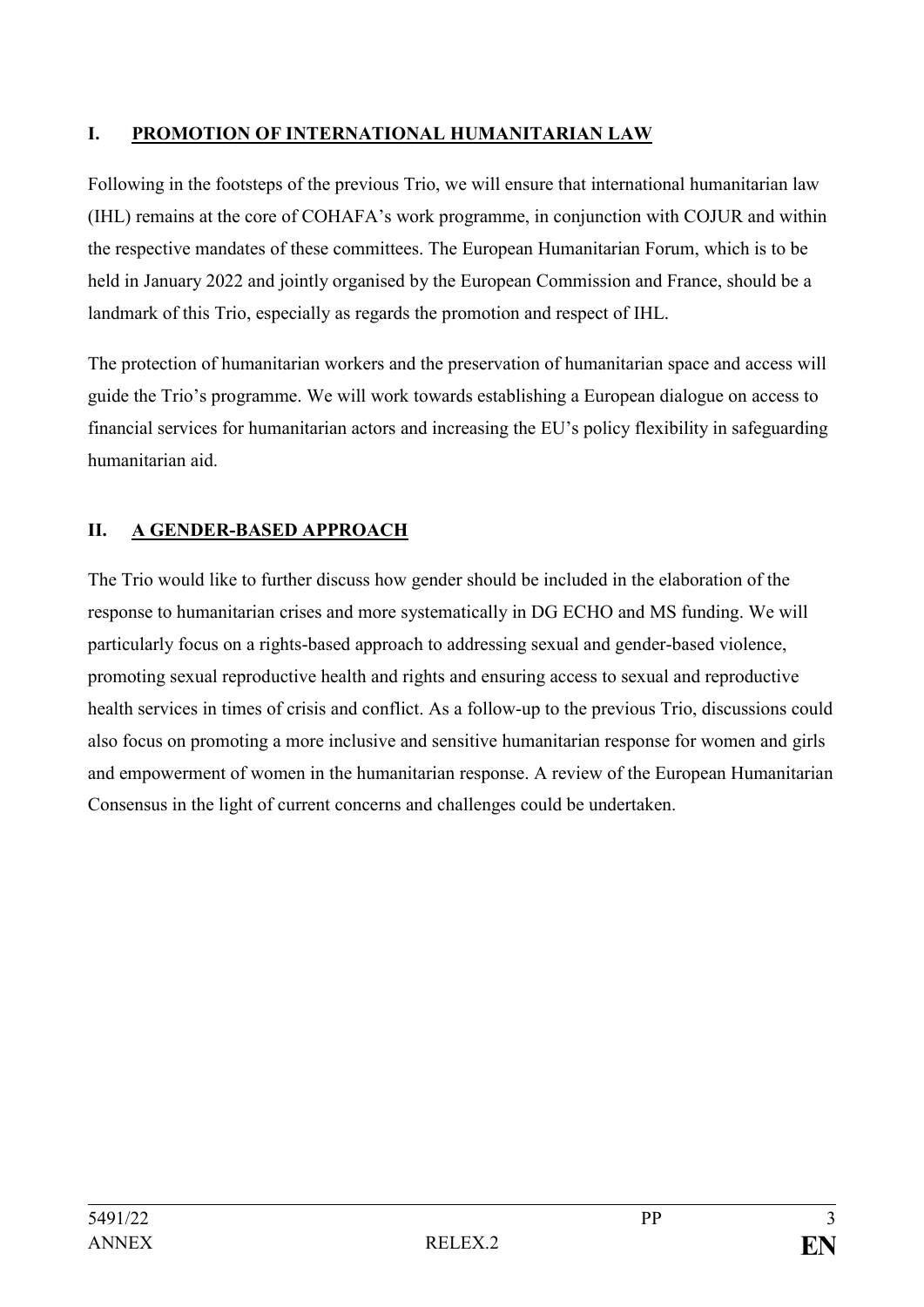#### **III. HUMANITARIAN-DEVELOPMENT-PEACE NEXUS**

In cooperation with other relevant WPs, COHAFA will focus on the triple nexus as a cross-cutting approach which contributes to the reduction of humanitarian needs. Based on the evaluation of the pilot phase of the nexus implementation, we will prepare the ground for the gradual use of this approach in all relevant countries and regions.

## **IV. STRENGTHENING THE ENVIRONMENTAL AND CLIMATE DIMENSION OF THE HUMANITARIAN RESPONSE**

In 2020, 15.7 million people faced a crisis situation due to extreme weather events. According to the World Bank, up to 216 million people could migrate worldwide by 2050 to flee the negative effects of climate change such as reduced agricultural production, water scarcity and rising sea levels. In order to mitigate such humanitarian crises, donors and operators must therefore, on the one hand, develop a humanitarian response that is accountable for its climate and environmental footprint, and on the other hand, act ahead of crises by accelerating the mainstreaming of anticipatory humanitarian action and by integrating disaster risk reduction and resilience into their priorities and modalities of action.

### **V. OPERATIONALISING HUMANITARIAN AID**

The Trio will focus on enhancing inclusive, efficient and effective humanitarian aid. Our Trio welcomes the proposal to develop a humanitarian response capacity in order, as mentioned in the Communication from the Commission on the EU's humanitarian action, to '*fill in gaps, as necessary, enabling the EU Member States and humanitarian partners to rapidly deliver humanitarian assistance, in coordination and complementarity with the Union Civil Protection Mechanism*'.